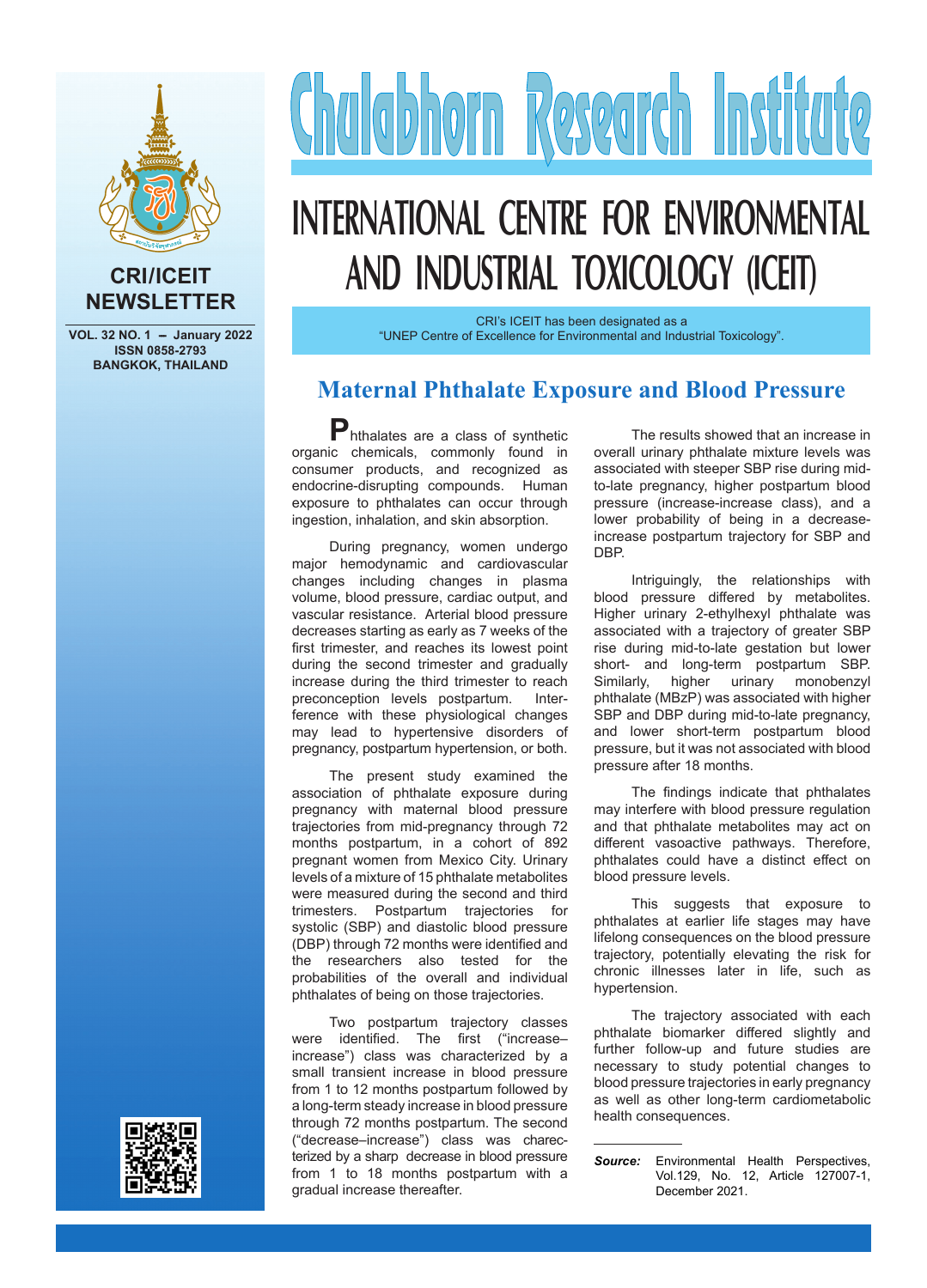### **Fipronil and Human Health Risk**

**F**ipronil is a broad-spectrum phenylpyrazole insecticide for its central neurotoxic action on gammaaminobutyric acid (GABA) receptors by inhibiting GABA gated chloride channel, resulting in over activation of neurons.

Exposure to a large amount of fipronil in a short time will cause adverse effects on the nervous system in humans and animals. Long-term intake of fipronil may cause damage to liver, thyroid, and kidney.

Fipronil can be degraded into metabolites in the environment, mainly including fipronil desulfinyl, fipronil sulfone, and fipronil sulfide. Fipronil and its metabolites have been found in<br>environmental samples and food environmental samples and food samples as well as biological samples. such as urine, serum, and hair.

In addition, the toxicity of metabolites to mammals was reported to be higher than that of parent fipronil. The binding affinity of fipronil sulfone to the GABA receptor of a vertebrate was 6 times that of fipronil.

The World Health Organization classified fipronil as a moderate hazardous pesticide, and further as a group C (possibly human) carcinogen by the U.S. Environmental Protection Agency (USEPA).

In recent decades, a large amount of experimental evidence on the toxicity of fipronil has provided extensive background information on the adverse effects of fipronil exposure. However, the consequences of fipronil exposure to human health have been less investigated.

The goal of this review is to comprehensively summarize the current human exposure to fipronil and associated health risks, focus on the degree of human exposure to fipronil in different routes, and point out the possible sources of exposure.

In addition, the knowledge gap and future direction are surveyed to help strengthen understanding the risk of fipronil on human health.

The present review summarized potential human exposures to fipronil through ingestion and inhalation, as well as results of human biomonitoring studies.

Some recent studies have highlighted the importance of dietary intake as a pathway of human exposure to fipronil. However, most exposure assessments are conducted in an individual food category, which makes it difficult to estimate the total human exposure to fipronil.

The total concentration and health risk of fipronil may be underestimated, as its metabolites were not measured in some dietary exposure studies. More importantly, not all sources of fipronil

exposure have been identified. New findings on this aspect will help to elaborate the occurrence of fipronil.

Currently, there are still conflicting results about human exposure to fipronil in biomonitoring, which can be attributed to the size of the number of biomonitoring samples, or different sources and routes of fipronil exposure in different regions.

Although several epidemiological studies have reported the health effects of acute fipronil poisoning, the available data are too limited for low-dose fipronil exposure.

In summary, many countries and<br>izations bave formulated organizations restrictions and residue limit management of fipronil, but it is still crucial to carry out long-term monitoring for environmental, food, and biological samples that may be exposed to fipronil.

Additionally, considering that infants and children may be sensitive groups exposed to fipronil, it is necessary to strengthen improvement and prioritization of exposure assessment. To further understand the health effects and risks of fipronil, large-scale population cohort studies and total dietary studies are also needed.

*Source:* Journal of Agricultural and Food Chemistry, Vol. 70, Issue 1, Pages 63-71, January 2022.

### **Prenatal Exposure to Phthalates and Its Effects on Cognitive Functions**

**P**hthalates are chemicals widely used in packaging and consumer products, which have been shown to interfere with normal hormonal function and development in some human and animal studies.

Occupational exposure occurs primarily through inhalation and dermal contact, while consumer exposure is primarily via oral and dermal routes.

Several scientific investigations have associated exposure to phthalates with various health problems, primarily due to their effects as hormone disruptors.

The major windows of developmental vulnerability occur *in utero*, during infancy, and in early childhood. As a result of the widespread use of phthalate esters and our subsequent exposure to them, their

adverse effects on children's neurocognitive development have become a significant public health concern.

In recent decades, pregnant women's exposure to phthalates has been shown to alter the cognitive outcomes of their babies, and some studies have found delays in motor development.

*(Continued on page 3)*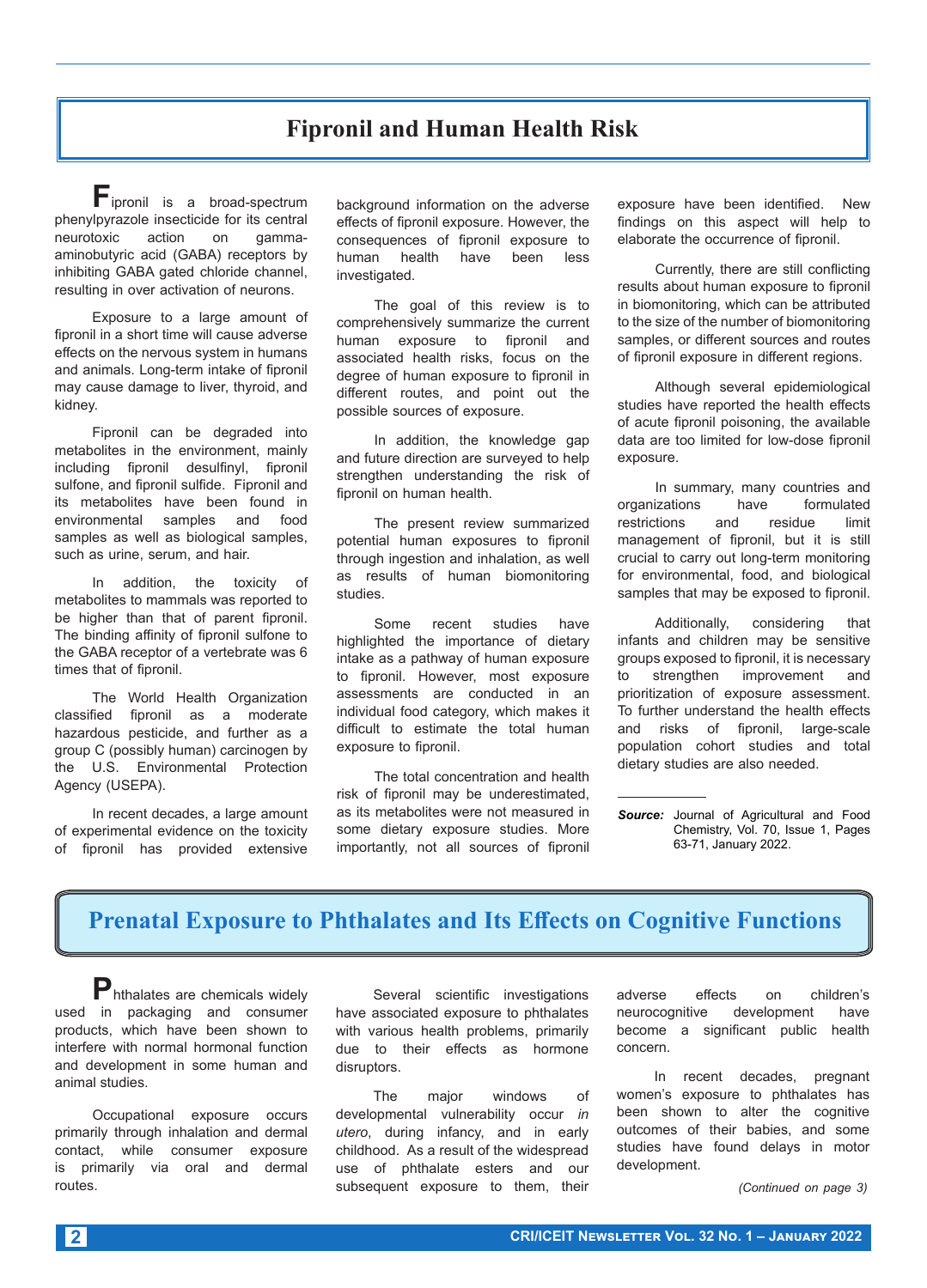# **Early-life Exposure to Air Toxics and Childhood Asthma: Machine Learning-driven Identification**

**A**ir toxics are hazardous air pollutants that cause or may cause serious health effects. Exposure to air toxics early in life predisposes children to asthma. Epidemiological studies have linked prenatal and early-life exposure to air toxics with childhood wheeze, asthma, and altered lung function.

Although individual air toxics have been associated with asthma, only a limited number of studies have specifically examined combinations of air toxics associated with the disease. Additionally, there are limited statistical methods to parse the effects of mixtures where individual air toxics may contribute only slightly to an adverse outcome but have a different impact in combination with other air toxics.

The present study hypothesized that exposure to combinations of air toxics during early life is associated with asthma outcomes in later childhood.

The study geocoded 125 air toxic levels from the US National Air Toxics Assessment (NATA) to residential locations for 151 children with mild to severe persistent asthma of a cohort study to map each child's exposure to air toxics during the first years of life.

The study then applied Data-driven ExposurE Profile extraction (DEEP), a machine learning-based method, to discover combinations of early-life air toxics associated with current use of daily asthma controller medication, lifetime emergency department visit for<br>asthma. and lifetime overnight overnight hospitalization for asthma.

The present study discovered 20 multi-air toxic combinations and 18 single air toxics associated with at least 1 of the 3 asthma outcomes.

The multi-air toxic combinations included those containing acrylic acid, ethylidene dichloride, and hydroquinone, and they were significantly associated with asthma outcomes.

Acrylic acid was not only the individual air toxic most strongly associated with daily controller medication, but was also the primary member of the 7 multi-air toxic combinations associated with this outcome. Acrylic acid also appeared in 3 of the other 11 combinations associated with emergency room visit and overnight hospitalization for asthma, indicating that it was a major contributor to adverse asthma outcomes among children.

Both ethylidene dichloride and hydroquinone appeared in 3 of these 8 combinations, indicating that these 2 chemicals may play a role in the development of poor asthma outcomes among children. Most other air toxics in these combinations were largely not individually associated with this outcome,

These findings highlight the main strength of DEEP, namely its ability to<br>identify significant multi-air toxic significant multi-air toxic combinations, whose constituent air toxics may not be individually associated with the health outcome of interest.

Due to the unique ability of DEEP to examine air toxic combinations, we identified 16 air toxics that were found to be significantly associated with childhood asthma outcomes only in combination with other air toxics.

In conclusion, this study demonstrated innovative use of data science methods and data sources to identify specific combinations of early-life air toxic exposures associated with later childhood asthma outcomes.

The study suggests that chemical pollutants should be closely monitored together in combination, especially in locations with vulnerable populations.

The results do not provide evidence of a causal effect of any chemical on adverse childhood asthma outcomes, which will need further investigation.

*Source:* Journal of Clinical Investigation, Vol. 131, Issue 22, Article e152088, November 2021.

#### *Prenatal Exposure to Phthalates and Its Effects on Cognitive Functions*

#### *(Continued from page 2)*

Determining how gestational exposure to these chemicals may affect the development of cognitive and motor functions in childhood and beyond is of significant interest.

The analysis of the published literature reveals a negative association between prenatal exposure to some phthalate congeners and cognitive functions in children.

Most studies find statistically significant inverse relationships between maternal urinary phthalate concentration during pregnancy and subsequent outcomes in children's cognitive and motor scales, especially in boys rather than girls. However, many associations are not significant, and there were even positive associations, especially in the third trimester.

In conclusion, the relationship between exposure to phthalates during pregnancy and results on neurocognitive scales is sufficiently clear.

This review underscores the urgency of policies aimed at reducing phthalate exposure among pregnant women. Further studies are needed to confirm whether low and high molecular weight phthalates have different or sexspecific effects when investigating the association between phthalates and neurocognitive development.

*Source:* Toxicology, Vol. 463, Article 152980, November 2021.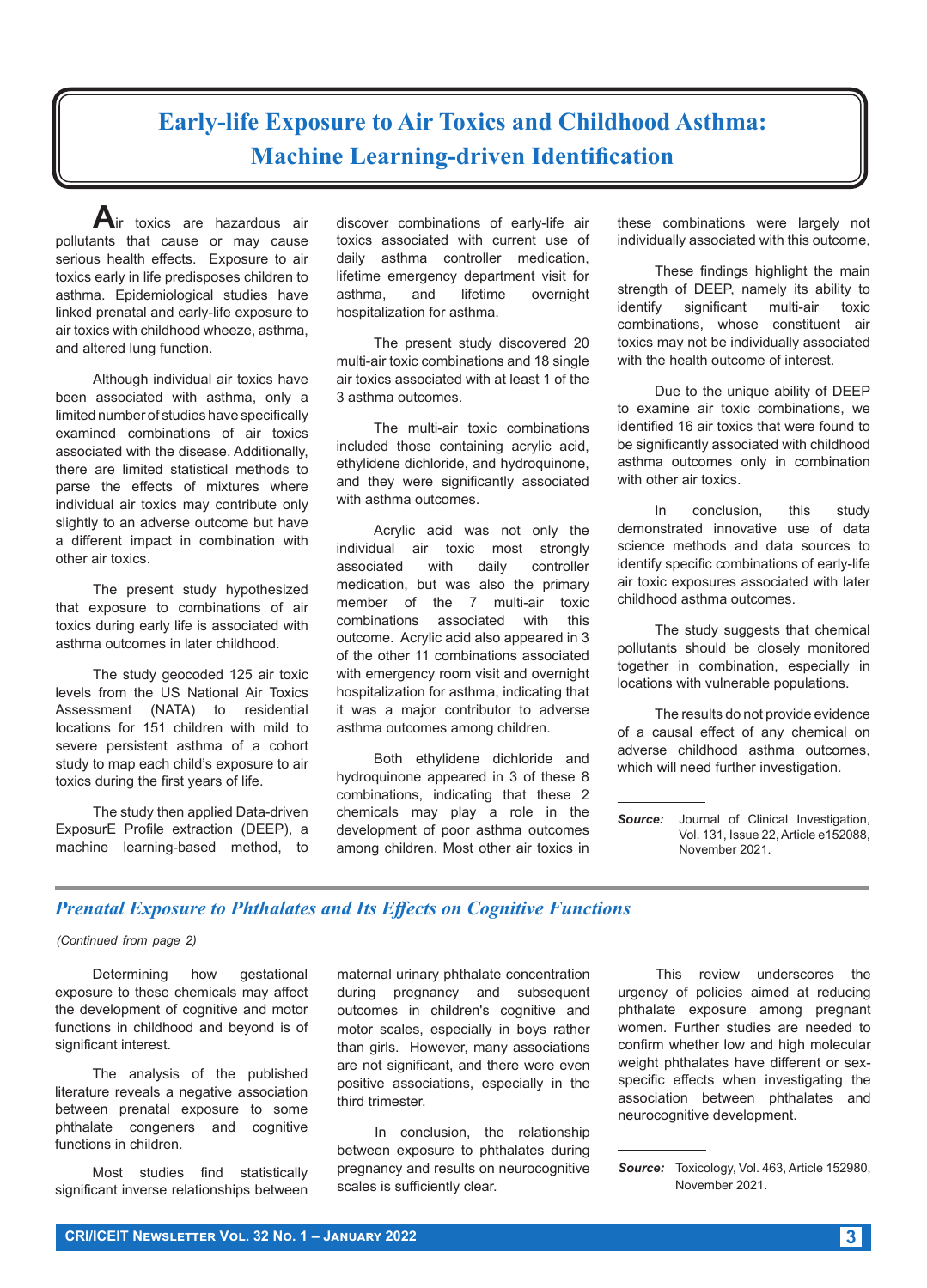# **Gender Difference in the Associations among Heavy Metals with Hemogram**

**I**nvestigating heavy metal pollution is critical for early diagnosis and treatment to avoid consequent comorbidities. Hemogram parameters, on the other hand, provide information regarding human health.

Several studies showed the importance of hemogram parameters as predictors or indicators of dementia, primary ovarian insufficiency and type 2 diabetes mellitus. However, few studies have investigated the association between heavy metal pollution and hemogram parameters.

A health survey of 2447 participants was conducted in southern Taiwan between June 2016 and September 2018.

The present study aimed to investigate gender differences in the association between heavy metals and hemograms including hemoglobin (Hgb), mean corpuscular volume (MCV) and<br>mean corpuscular hemoglobin mean corpuscular hemoglobin concentration (MCHC). Seven heavy metals were analyzed, including blood lead (Pb), urine nickel (Ni), urine

chromium (Cr), urine manganese (Mn), urine arsenic (As), urine copper (Cu) and urine cadmium (Cd).

The results show that in females, Pb and Ni were negatively associated with Hgb, MCV and MCHC, and Cr was also negatively associated with MCHC. In males, As and Cd were positively associated with MCV, and Pb was negatively associated with MCHC.

Female hemogram parameters were more susceptible to heavy metal poisoning such as Pb, Ni and Cr, but As affected males more than females. This sex dimorphism could relate to intrinsic sex-specific epigenetic mechanisms, hormone-regulated metabolism of heavy metals and iron-regulated metabolism.

Blood Pb was negatively associated with Hgb, MCV and MCHC in the female participants, and MCV in the males and the researchers hypothesize that the Pb level increased, as the estrogen level decreased, disrupted the RBC membrane and inhibited heme biosynthesis, which, in turn, led to microcytic anemia in females.

Urine Ni was negatively associated with Hgb, MCV and MCHC in the females. Furthermore, increased exposure to Ni was significantly related to a decreased MCV level in females and the researchers hypothesize that Ni-induced oxidative stress and disruption of iron hemostasis may have caused microcytic anemia in this study.

Another important findings was that urine As and Cd were positively associated with MCV in the male participants. In addition, the positive association between Cd and MCV was more pronounced in the male than in the female participants. Further investigations are warranted to investigate if the gender dimorphism is affected by hormone or gender epigenetics.

In conclusion, heavy metal poisoning was found to disrupt hemogram parameters and was associated with gender differences. Further research is needed to discuss the mechanism behind these associations.

*Source:* International Journal of Environmental Research and Public Health, Vol. 19, No. 1, Article 189, January 2022.

#### **Long-term Air Pollution Exposure and Dementia in Older Adults**

**D**ementia is a major public health issue, affecting more than 47 million people worldwide. Alzheimer's disease (AD) contributes to about two-thirds of dementia cases and is the sixth leading cause of death in the United States.

As there are no disease-modifying treatments for the most common types of dementia, it is a top research priority to identify modifiable risk factors for dementia that can be used for intervention at the population level.

There is growing evidence associating air pollution with neurodegenerative disease, especially Alzheimer's disease and related dementias (ADRD). In addition, neuropathologic changes are known to occur many years prior to the diagnosis, and the relevant time window in which air pollution might increase the risk of dementia or AD is unclear.

The two national U.S. populationbased cohorts of those aged more than 65 years old from the Medicare Chronic Conditions Warehouse (2000-2018), combined with high-resolution air pollution datasets, was conducted to investigate the association of long-term exposure to ambient fine particulate matter (PM<sub>2.5</sub>), nitrogen dioxide (NO<sub>2</sub>), and ozone  $(\mathsf{O}_3)$  with dementia and AD incidence, respectively.

This is the first nationwide, population-based cohort study that focuses on the simultaneous health effects of PM $_{\rm 2.5}$ , NO $_{\rm 2}$ , and O $_{\rm 3}$  on dementia and AD.

A majority of the study population had comorbidity at some point during followup, in which 16.6% developed dementia, and 6.5% developed AD. The average annual level of PM $_{2.5}$  was 9.3  $\mu$ g/m $^3$ , below the US EPA standard of 12  $\mu$ g/m<sup>3</sup>. The average  $NO<sub>2</sub>$  level was 17.1 ppb, considerably below the EPA annual standard of  $NO<sub>2</sub>$  of 53 ppb. The annual warm-season average  $\mathrm{O}_3$  was 42.6 ppb, while the EPA standard for daily maximum of 8-hour average  $\overline{\mathrm{O}}_{3}$  is 70 ppb.

The study showed elevated hazard ratios (HRs) for both dementia and AD in relation to  $PM_{2.5}$ , and less markedly to NO $_{\rm _2}$ , while HRs for warm-season O $_{\rm _3}$ were not elevated.

The researchers found a larger effect of both  $\mathsf{PM}_{2.5}$  and  $\mathsf{NO}_{2}$  on AD compared to dementia, which may reflect the fact that dementia includes a wide range of diseases with distinct etiologies, some of which may be unrelated to air pollution, while AD is a subset of dementia and a single disease, for which a stronger association was found.

*(Continued on page 8)*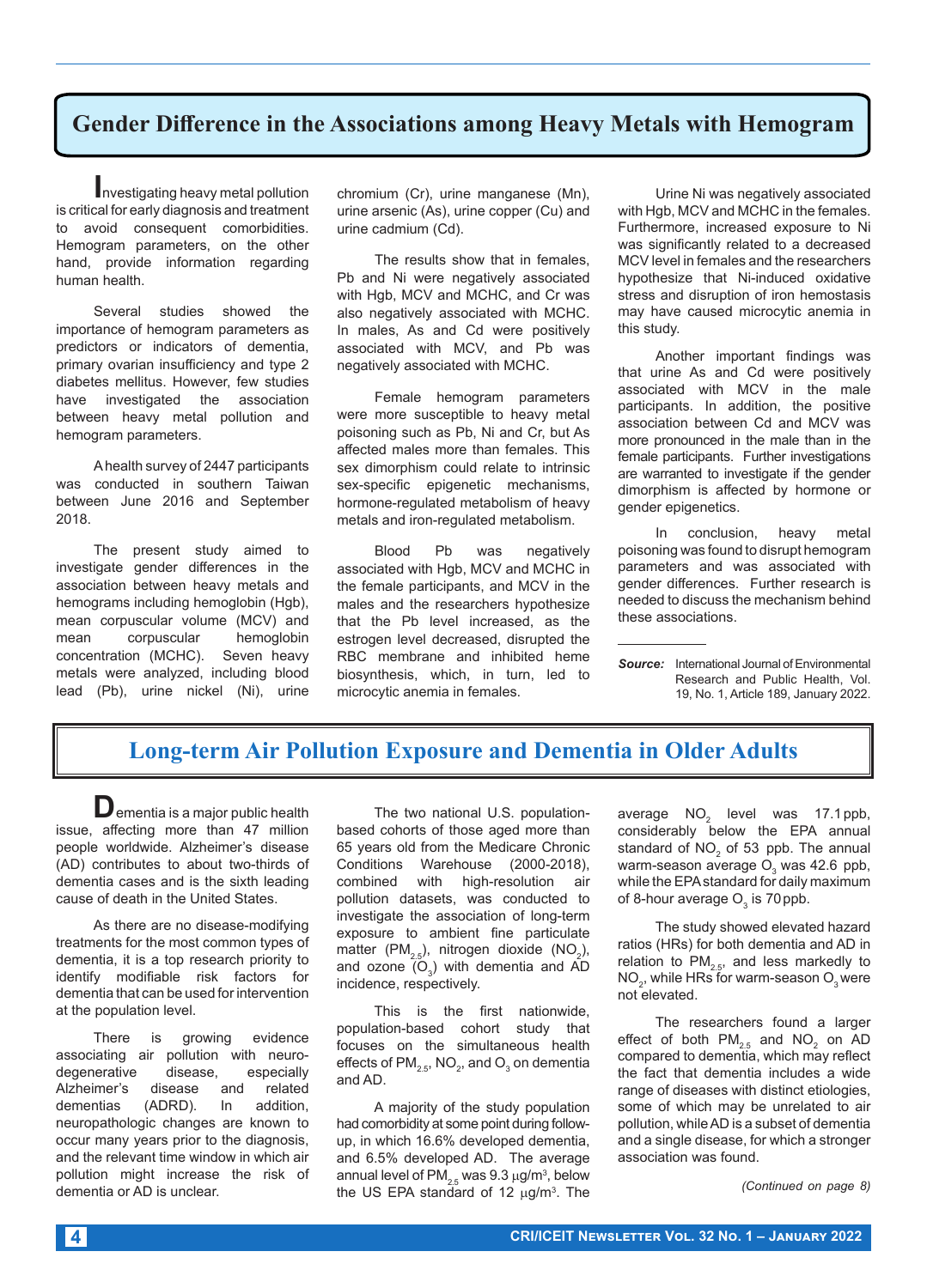### **Chronic Exposure to Low Concentrations of Chlorpyrifos Affects Reproduction in Rats**

**C**hlorpyrifos (CPF) is a very<br>effective, low-cost, and easily and easily accessible organophosphate insecticide, acaricide, and miticide used to control foliage and soil-borne insect pests on a variety of food and feed crops. The main mechanism of action of CPF is the inhibition of the enzyme acetylcholinesterase (AChE) in exposed organisms inducing disorders of the central and peripheral nervous system.

CPF is considered a moderately toxic compound and is classified in the toxicity category II by the World Health Organization (WHO) (WHO, 2009). No Observed Adverse Effect Level (NOAEL), were established to protect the human population, which stated at 1 mg/kg body weight (BW) per day for AChE activity inhibition in rat brains. On the basis of NOAEL using a 100-fold safety factor, the derivative limit Admitted Daily Intake (ADI) is 0.01 mg/kg BW (WHO, 2015).

It is well known that endocrine disruptors (EDs) mimic the action of estrogen by interfering with the ability of the endocrine system to maintain homeostasis. These alterations lead to the appearance of various endocrine pathologies. EDs may act as agonist, antagonist, or altering endogenous steroid levels by changing the synthesis, metabolism and/or their action on the expression of their receptors.

There is strong evidence that EDs can affect women's reproductive health by inducing alterations in the function of the reproductive organs, infertility and/or cancer.

CPF can act as an endocrine disruptor at low doses. The previous studies also described that chronic exposure to low doses of chlorpyrifos induces endocrine disruption *in vivo.* Experimental studies demonstrated that CPF at doses reported to be safe induces cell proliferation through the estrogen receptor alpha ( $ER\alpha$ ) in hormone-dependent MCF-7 breast cancer cells.

CPF exposure also induces diminution of circulating levels of estradiol (E2), progesterone (Pg) and luteinizing hormone (LH) and increases proliferation of the ductal tree leading to the appearance of hyperplasia and adenosis in adult rats.

The present study was conducted to evaluate the effects of low concentrations of CPF (0.01 and 1 mg/kg/day) on the reproductive system of virgin adult rats. CPF serum levels and its bioaccumulation in the abdominal adipose tissue after chronic exposure to the pesticide were evaluated.

In the ovary, the researchers studied the effect of CPF on steroid hormone levels and on the expression of gonadal steroido-genesis enzymes, such as cytochrome P450scc (Cyp11) and P450 aromatase (Cyp19), key targets of many EDs.

The effects of CPF on estrous cycle, the histological characteristics and the proliferative state of the uterus were analyzed together with the expression of estrogen receptor alpha (ERα) and progesterone receptor (PR), since it is a very sensitive organ to the action of steroid hormones.

There is evidence that the assessment of the estrous cycle can be a useful measure of the integrity of the hypothalamus-pituitary-ovary reproductive axis. In addition, the determination of the cyclic state of a female accompanied by other experiments can be useful for the safety assessment of toxic compounds or drugs that affect the reproductive system.

The results showed CPF bioaccumulation in adipose tissue during chronic exposure in a dosedependent relationship. Animals exposed to CPF 1 mg/kg/day showed a 40-fold higher concentration in fat than animals exposed to CPF 0.01 mg/kg/day.

CPF affects ovarian steroid hormones synthesis. The results showed that testosterone and estradiol content significantly decreased in the animals exposed to CPF 1 mg/kg/day with respect to the control group, however, progesterone content did not significantly change among the different experimental groups.

In addition, Cyp11 mRNA expression significantly decreased after CPF exposure, whereas Cyp19 mRNA expression was increased in the ovaries of animals exposed to both doses of CPF.

The findings also demonstrated that CPF exposure induces estrous cycle dysregulation and also induces histological and proliferative changes in endometrial tissue.

In conclusion, the results show that chronic exposure to CPF, at similar doses to the ADI and NOAEL, affects ovarian steroid synthesis, causing alterations in the normal cyclicity of the animals. In addition, CPF induced proliferative changes in the uterus, suggesting that it could affect reproduction or act as a risk factor in the development of uterine proliferative pathologies.

**Source:** Food and Chemical Toxicology, Vol. 156, Article 112515, October 2021.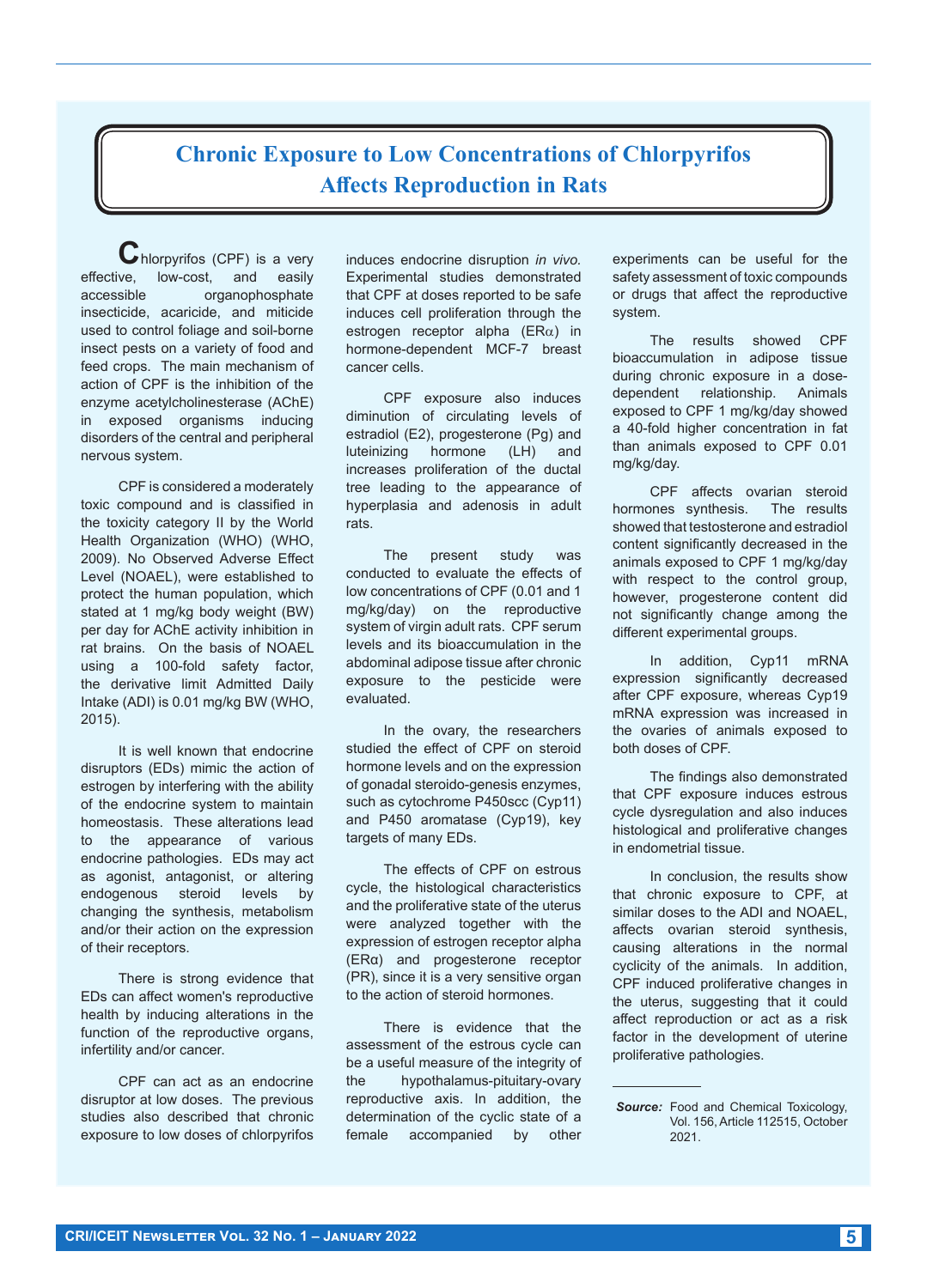# **Exposure Risk Assessment of Organic Micropollutants in Indoor Dust**

**I**ndoor dust is an important source of human exposure to hazardous organic<br>micropollutants (OMPs) because micropollutants (OMPs) because humans spend about 90 % of their time in the indoor environments.

Previous studies have reported the occurrence of a variety of OMPs such as polychlorinated biphenyls,<br>polycyclic aromatic hydrocarbons. polycyclic aromatic hydrocarbons, organophosphate esters (OPEs), personal care products (PCPs), pharmaceuticals, and pesticides in the indoor dust.

Some OMPs may induce a number of adverse effects on human health including respiratory diseases,<br>neuropsychological disorders. and neuropsychological disorders, and cancer due to the chronic exposure. Therefore, it is important to characterize the chemical composition of OMPs in the home dust and estimate human health risks.

Chemicals present in the house dust can enter the body by means of ingestion after hand-to-mouth contact, direct skin absorption, or resuspended dust inhalation. Comparatively, ingestion is reported as the primary pathway for dust exposure. Toddlers are more vulnerable to OMPs due to frequent hand-to-mouth and object-to-mouth activities.

The health risk assessment of OMPs recommended by the U.S. Environmental Protection Agency (EPA) has been extensively adopted. However, many previous studies only conducted health risk assessments for a few detected OMPs due to the lack of chronic reference dose (RfD) and cancer slope factor (CSF) for most of the chemicals.

Conditional toxicity value (CTV) software was analyzed to predict toxicity threshold values such as RfD and CSF. This software has been employed to conduct health risk assessment of OMPs in the samples from groundwater.

The present study conducted a comprehensive survey and health risk assessment of 508 OMPs in the dust samples from different microenvironments of Malaysia for the first time.

A total of 57 OMPs were detected using Automated Identification and Quantification System (AIQS) with LC-MS databases, and assigned to 7 chemical classes in this study.

The daily intakes of OMPs were determined through the ingestion pathway for diverse age groups and the human noncarcinogenic and carcinogenic risk of exposure to these detected substances were assessed.

The concentrations and compositions of influential OMPs varied in different microenvironments, suggesting different sources and usage patterns in the house.

Based on the median concentration, the predominant OMPs in this study were attributed to PCPs, followed by OPEs, pesticides, consumable products, pharmaceuticals, corrosion inhibitors and others. The dust samples in the children's room of apartment showed the highest concentration of OMPs.

Five PCPs were detected, of which octocrylene, an ingredient in sunscreens and cosmetics, was the most abundant PCP.

Twelve OPEs were observed, of which 2,2-Bis(chloromethyl)-propane-1,3-diyltetrakis(2-chloroethyl)bisphosphate (V6) was the dominant.

In the study, 8 insecticides, 8 fungicides, and 3 herbicides were observed among the pesticides.

Carbendazim was the most common insecticide. Thiabendazole accounted for more than 95% of total concentration of fungicides and Diuron and terbutryn were the frequently detected herbicides.

Consumable products in the study consisted of 3 sweeteners, 1 surfactant, and 3 preservation/additives. N,N-Dimethyldodecylamine N-oxide and sucralose were the most frequently observed consumable products in the study. N,N-dimethyldodecylamine N-oxide is an important non-ionic surfactant of PCPs. Sucralose is widely used as an artificial sweetener in food, which is nontoxic to humans.

Theophylline (bronchodilator) was the most commonly pharmaceuticals.

Two corrosion inhibitors including 1H-benzotriazole and 4-5-methyl-1Hbenzotriazole were discovered widely in home dust. 1H-Benzotriazole is commonly used as an anticorrosive and complexing agent for metals and vulcanizing accelerator for rubber materials.

For the other OMPs, theobromine was detected in every sample. Theobromine is the most known methylxanthine besides theophylline. They are present in coffee, tea and/or chocolate, which are very prevalent in Malaysia. Theobromine and theophylline are listed as group 3 carcinogens according to the International Agency for Research on Cancer (IARC, 2020).

Then, the noncarcinogenic and carcinogenic risks of exposure to these substances for diverse age groups were assessed based on the median concentration.

Noncarcinogenic risk of OMPs via ingestion pathway was in an acceptable scope among all the sampling sites.

Toddler was the most affected group for cancer risk among all the age groups, regardless of the microenvironments. The carcinogenic risks of these OMPs were higher than 10−6.

Theobromine accounted for more than 89 % of the cumulative cancer risk, implying that the carcinogenic risk of theobromine needs further monitoring in the future.

The application of the CTV software was a feasible way to assess health risk of OMPs in dust. These outcomes may provide a benchmark for future efforts to monitor dust sample quality and ensure the safety of residents in Malaysia.

The situation also indicates urgent needs for further efforts to develop models with larger applicability domains.

*Source:* Chemosphere, Vol. 287, Part 3, Article 132340, January 2022.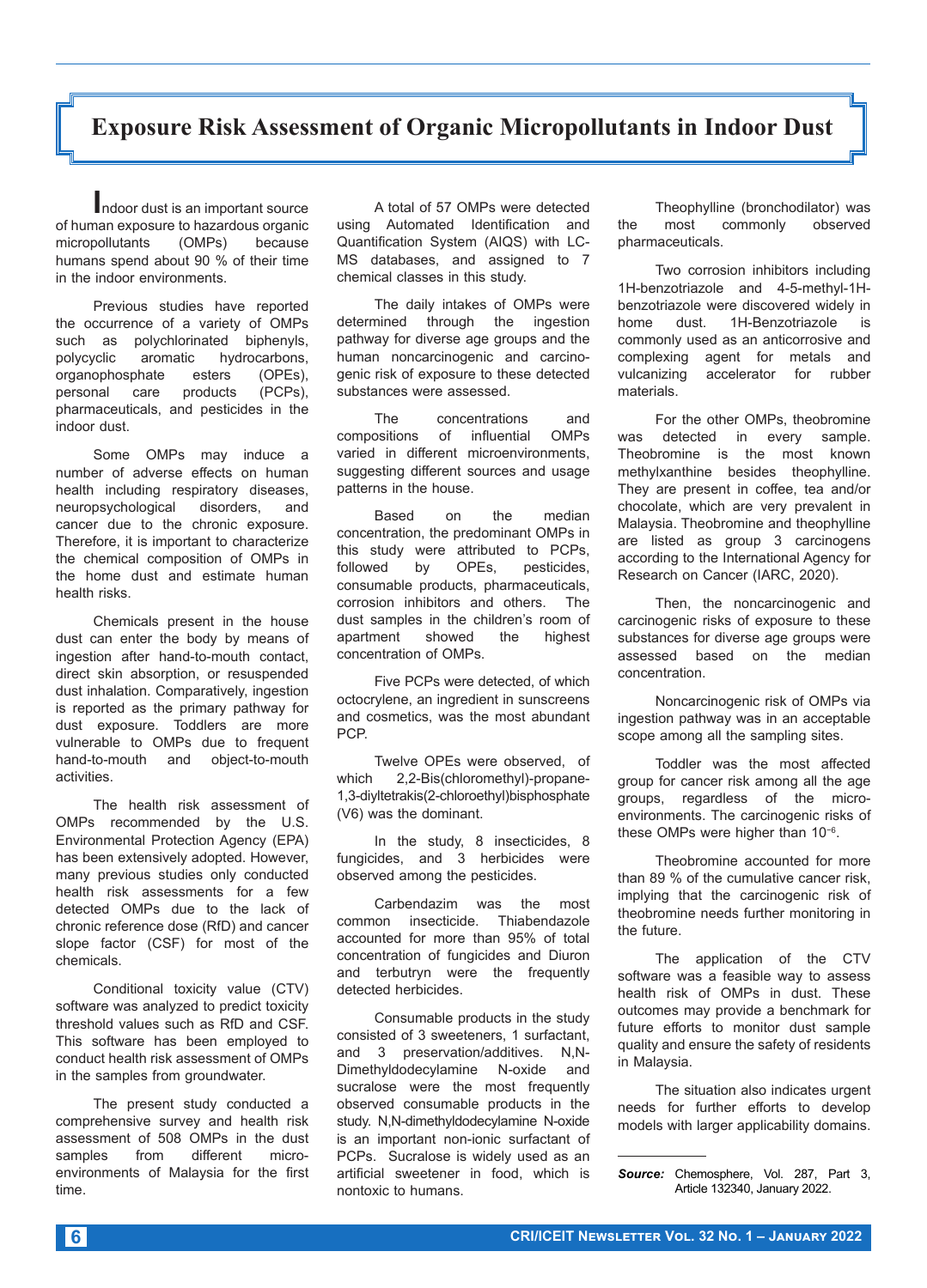## **WHO Human Health Risk Assessment Toolkit: Chemical Hazards Second Edition**

**T**he **WHO human health risk assessment toolkit: chemical hazards**  is to provide guidance to identify, acquire and use the information needed to assess chemical hazards, exposures and the corresponding health risks in their given health risk assessment contexts at local and/or national levels.

The Toolkit provides road maps for conducting a human health risk assessment, identifies information that must be gathered to complete an assessment and provides electronic links to international resources from which the user can obtain information and methods essential for conducting the human health risk assessment.

The Toolkit has been developed for public health and environmental professionals, regulators, industrial managers and other decision-makers with at least some training in the principles of risk assessment who are responsible for conducting human health risk assessments and making decisions on whether to take action to manage human health risks associated with exposure to chemicals.

Since the publication of the first edition in 2010, there have been a number of new developments in chemical risk assessment methodologies, new tools and new WHO publications. This revised edition of the Toolkit is intended to incorporate information about these new developments in methodologies, and to keep references and links to the information sources up to date.

It is hoped that, in all countries, the identification of human health risks related to chemicals as well as related management decisions and mitigation measures will be based on best evidence through the application of best risk assessment methodology and use of available authoritative risk assessment information developed by international organizations in combination with locally relevant information.



*Source:* WHO Human Health Risk Assessment Toolkit: Chemical Hazards, Second Edition. (IPCS harmonization project document, no. 8), December 2021.

### **US FPA'S CLIMATE ADAPTATION PLAN**

**T** he U.S. Environmental Protection Agency (EPA) released its **Climate Adaptation Action Plan** in October 2021, which describes steps EPA will take to address the impacts of climate change on communities across the Nation.

EPA also launched a new Climate Adaptation web page (https://www.epa. gov/climate-adaptation) that will act as a hub for climate adaptation resources from across EPA.

EPA's Climate Adaptation Action Plan accelerates and focuses attention on five priority actions the Agency will take over the next four years to increase human and ecosystem resilience as the climate changes and disruptive impacts increase:

1. Integrate climate adaptation into EPA programs, policies, rulemaking processes, and enforcement activities.

2. Consult and partner with Tribes, states, territories, local governments,

environmental justice organizations, community groups, businesses, and other federal agencies to strengthen adaptive capacity and increase the resilience of the nation, with a particular focus on advancing environmental justice.

3. Implement measures to protect the Agency's workforce, facilities, critical infrastructure, supply chains, and procurement processes from the risks posed by climate change.

4. Measure and evaluate performance.

5. Identify and address climate adaptation science needs.

Anticipating and recovering from the impacts of climate change will require all levels of government to work together. EPA's climate adaptation strategies will be informed by the best available science and will deliver co-benefits for mitigation of greenhouse gases and other pollution, public health, economic growth and job



creation, national security, and environmental justice—all of which will be central to building a more resilient future.

*Source:* US EPA News Releases, October 2021.